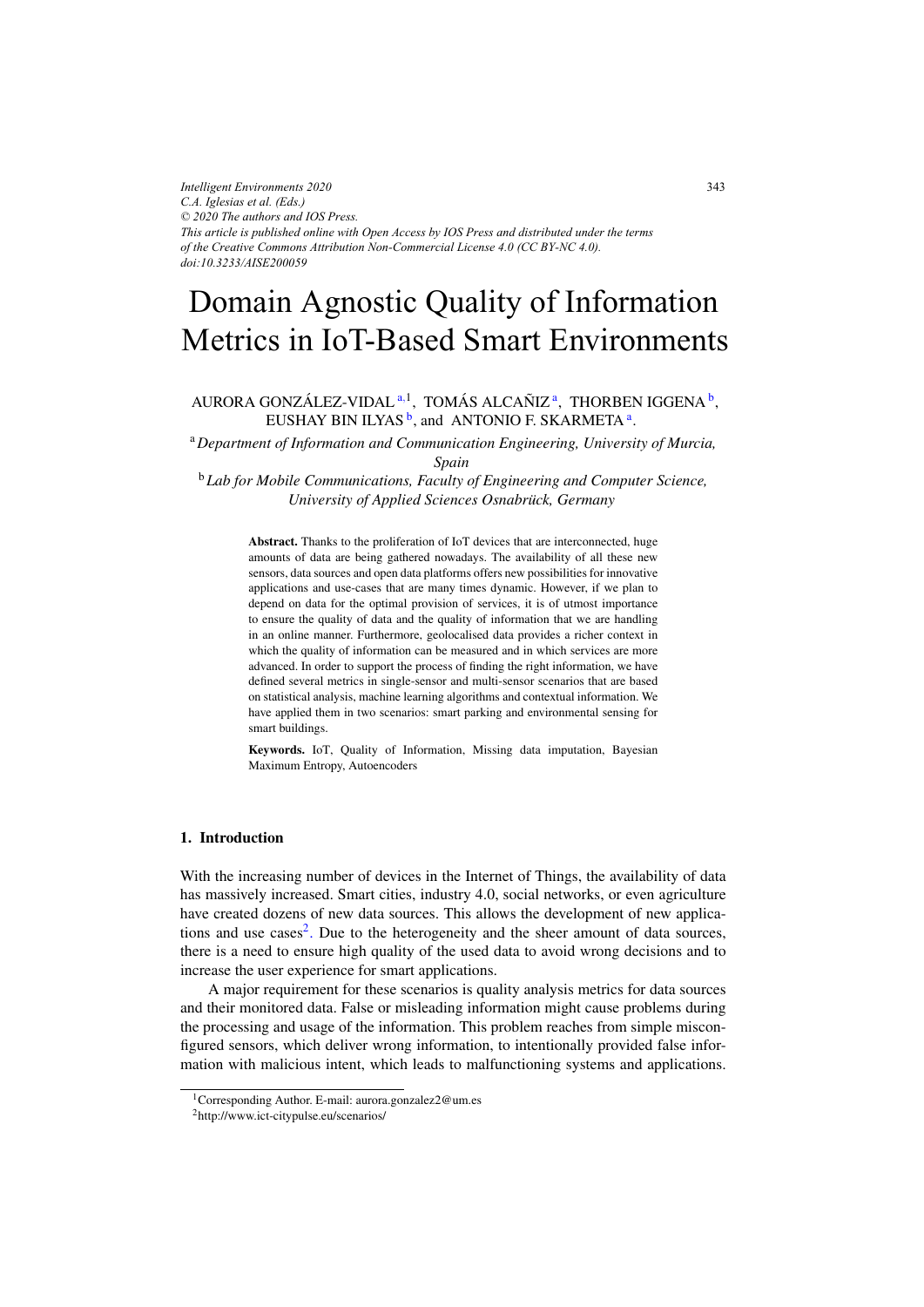To approach these problems, we integrate quality measures and analysis modules to rate data sources to identify the best fitting data sources to get the needed information.

There are many definitions of Data Quality (DQ). The two predominant ones are:

- *•* Data is of high quality if the data is fit for the intended purpose of use
- Data is of high quality if the data correctly represent the real-world construct that the data describe

In many studies, complex algorithms claim to preserve data quality  $[1, 2]$ , however, they lack straightforward definitions of what quality is. In this work, we define metrics for DQ and compute them in several IoT scenarios for checking their viability.

#### 2. Related work and background

Research on data quality became popular starting in the context of databases containing data from multiple data sources. Strong et al. came to the point, that faulty data cost billions of dollars. As a solution, they came up with the term Quality of Information (QoI), which they defined in four categories and defined measurable metrics for each of them [\[3\]](#page-8-0). During the next years, several frameworks to address the QoI have been developed. In [\[4\]](#page-8-0), a general QoI framework has been designed that allows creating measurement models for specific settings and domains. Further development in the context of QoI frameworks has been taken by Bisdikian et al. [\[5\]](#page-8-0), who described context-independent quality measurements. To do so, they split the data quality into the terms QoI and Value of Information. QoI is also a topic of research in diverse IoT frameworks designed for innovative applications in Smart Cities [\[6\]](#page-8-0) or in IoT search [\[7\]](#page-8-0). A deeper review of data quality for IoT scenarios is done in [\[8\]](#page-8-0).

Nowadays, IoT data is present in many scenarios and contexts and there exist some domain-specific approaches for estimating DQ such as health [\[9\]](#page-8-0) or energy consumption in smart grid [\[10\]](#page-8-0) amongst others. These works define a set of tests as queries that are written to check the properties specified by domain experts using mathematical formulas or natural language, which cannot be easily updated or applied to other problems.

Data quality tools typically address data cleansing, data integration, master data management, and metadata management. Challenges of interest have an impact when choosing a tool: Incorrect data, duplicate data, missing data and other data integrity issues can significantly impact — and undermine — the success of an initiative.

In addition to research work, several business initiatives are proposed, such as Cloudingo<sup>3</sup> for removing duplicates using a graphical interface, Data Ladder<sup>4</sup> for matching and cleaning using templates or Informatica<sup>5</sup>, that is a data quality validation tool that provides a set of data quality checks as queries to validate the syntactic properties of the target data, such as data type and not-null constraint checks. The tool allows users to specify semantic properties to be verified by the tests.

Although these tools are general enough for use in any project, they require domain knowledge to define and update the domain-specific properties. There is a lack of open tools that automatically generate the properties to be checked by the data quality tests.

[<sup>3</sup>https://cloudingo.com/](https://cloudingo.com/)

[<sup>4</sup>https://dataladder.com/](https://dataladder.com/)

[<sup>5</sup>https://www.informatica.com/products/master-data-management.html](https://www.informatica.com/products/master-data-management.html)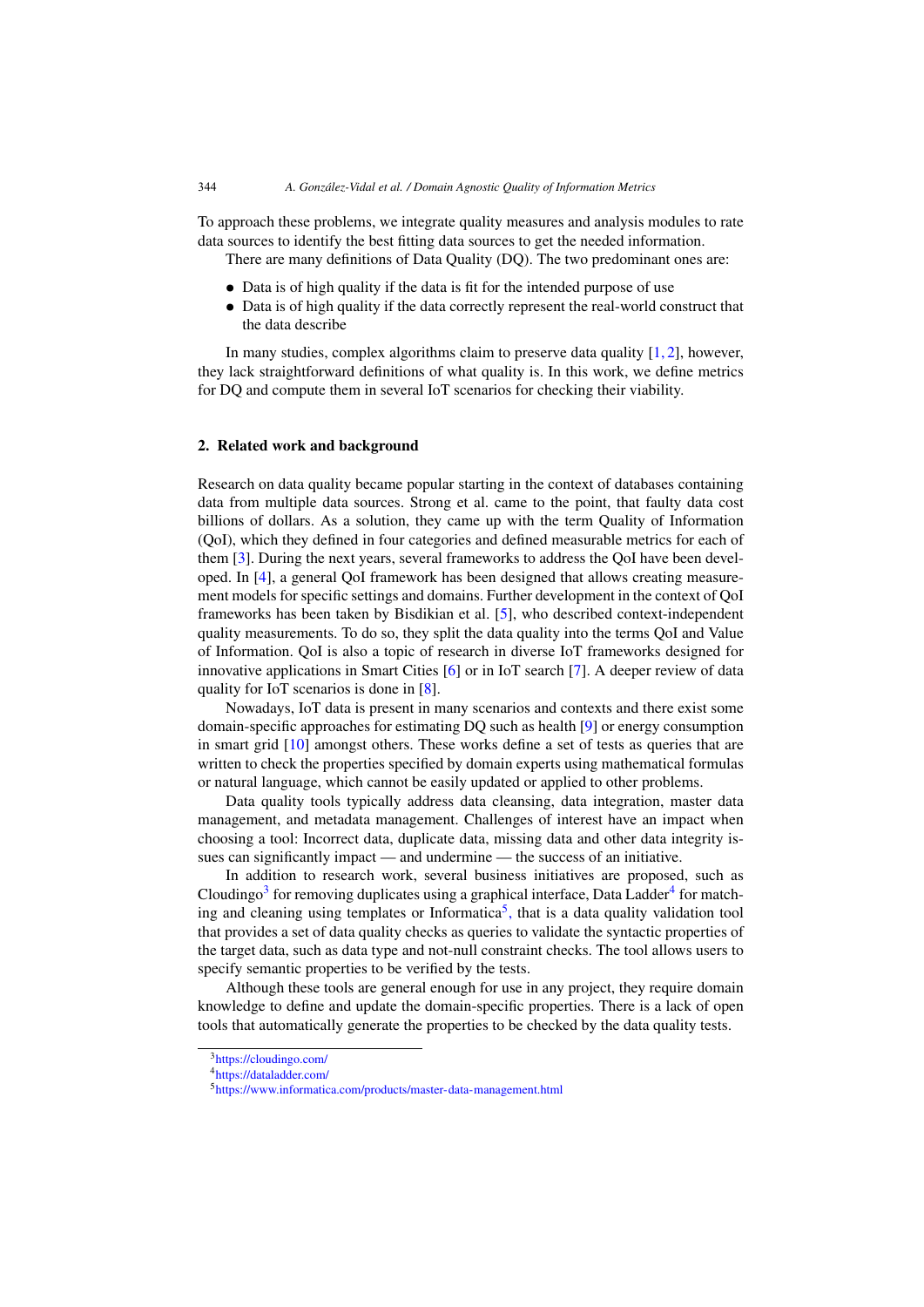<span id="page-2-0"></span>In machine learning, clustering is an unsupervised technique that uses intrinsic properties of the data for dividing the studied subjects into several categories. In that division, subjects within a group are similar to each other and dissimilar to the subjects assigned to other groups according to a certain metric and without labelled data.

Clustering techniques have been used in the literature for IoT-based scenarios [\[11\]](#page-9-0). In particular, many clustering works have focused on the use of clustering for anomaly detection. Those techniques include, but are not restricted to, K-Means and Hierarchical Clustering [\[12\]](#page-9-0), Expectation Maximization (EM) [\[13\]](#page-9-0), Hyperellipsoidal Clustering algorithm for Resource-Constrained Environments (HyCARCE) [\[14\]](#page-9-0) and Gaussian Mixed Models (GMM) [\[15\]](#page-9-0). Autoencoders are another representation learning approach. An autoencoder investigates an efficient encoding from the data in an unsupervised manner. They have also been used for anomaly detection [\[16\]](#page-9-0). One-class SVM [\[17\]](#page-9-0) is an outlier detection algorithm in which the whole training data is assumed to belong to the normal class and any data point outside of this data region is considered as an outlier.

#### 3. Data quality metrics

In this section, we describe the metrics that have been defined to calculate and annotate the QoI for IoT data.

#### *3.1. QoI basic metrics*

The first set of metrics are based on the ones developed for the IoTCrawler framework [\[7\]](#page-8-0).

- Completeness (*q<sub>cmn</sub>*): missing or unusable data instances are represented with this metric. It computes the percentage of the unusable data.
- Timeliness  $(q_{tim})$ : refers to the time expectation for accessibility and availability of information. In other words, expresses how long the time difference between data capture and the real world event being captured is. In critical IoT applications such as traffic safety and control and managing power systems knowing your timeliness requirements is fundamental.
- Plausibility (*q<sub>pla</sub>*): this metric shows if received data is coherent according to the probabilistic knowledge of the variables that are being measured.
- Artificiality  $(q_{art})$ : this metric determines the inverse degree of the used sensor fusion techniques and defines if this is a direct measurement of a singular sensor, an aggregated sensor value of multiple sources or an artificial spatiotemporally interpolated value.
- Concordance (*q<sub>conc</sub>*): This metric is used to describe the agreement between information of the data source and the information of further independent data sources, which report correlating effects. The Concordance analysis takes any given sensor  $x_0$  and computes the individual concordances,  $C(x_0, x_i)$ , with a finite set of *n* sensors  $(i = 1, ..., n)$ .

#### *3.2. Outlier-based metrics*

In machine learning, an outlier is an observation that diverges from an overall pattern. The number of outliers in an indicator of data quality.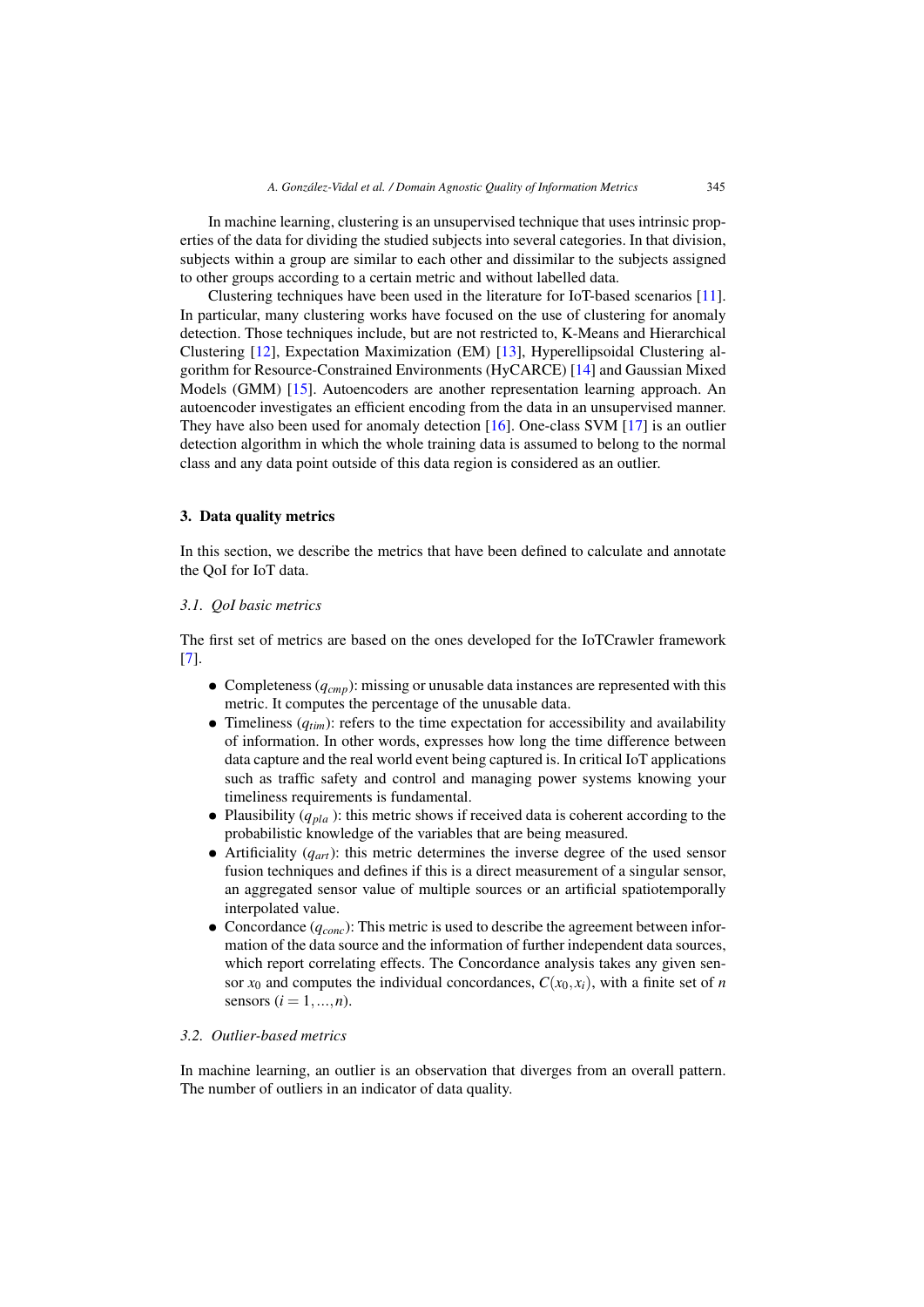We have used an Autoregressive Integrated Moving Average (ARIMA) based frame-work [\[18\]](#page-9-0) in order to find innovational outliers, additive outliers, level shifts, temporary changes and seasonal level shifts [\[19\]](#page-9-0). The percentage of outliers in the studied sensor is named *qout*. We have also studied how much the outlier deviates from what could be considered a normal observation. The outliers are imputed with missForest [\[20\]](#page-9-0), an iterative Random Forest-based imputation method. Then the difference between the value and the imputation is another metric that has been computed by dividing the difference of each sensors value by the mean, median or mode of the values and then calculate their mean, median or mode (*qmean*, *qmedian*, *qmode*).

Another way to detect outliers is by using unsupervised methods.  $q_{prob}$  is the probability of belonging to a certain cluster that has been computed using Gaussian Mixture Models (GMM). It informs quantitatively of the anomalous values. The number of clusters is chosen using the silhouette coefficient.

We consider that AutoEncoders (AE) are also appropriate for this task because they learn the normal relationships inherent in the data and, therefore, when looking for anomalies they have a huge potential [\[21\]](#page-9-0). The metric based on AE informs us about how the correlations between the different variables of the system behave. AE are a specific type of feedforward neural networks where the input is the same as the output. They compress the input into a lower-dimensional code and then reconstruct the output from this representation. Given that, the metric *qrec* is based on the difference between the input and the output value of the AE, in such a way that the greater the reconstruction error, the less concordance there will be between the variables.

To sum up, we have defined 6 new metrics: *qout*, *qmean*, *qmedian*, *qmode* , *qprob* and *qrec*.

#### *3.3. Geospatial-based metrics*

The exact location of measuring the physical world through IoT is highly relevant to extract all insights. In that sense, we have also provided two metrics that are based on the interpolation of all datapoints as if they were missing by using geostatistical models. Those models are Inverse Distance Weighting (IDW) [\[22\]](#page-9-0) and Bayesian Maximum Entropy (BME) [\[23\]](#page-9-0). IDW is a deterministic estimation method where the unknown data points are calculated with a weighted average of the values available at the known points, assuming that sensors that are close are more alike. BME is a knowledge-based probabilistic modeling framework for spatial and spatiotemporal information. It allows various knowledge bases to be incorporated in a logical manner as definite rules for prior information, hard (high-precision) and soft (low-precision) data into modeling.

As defined before, we have computed the difference between the interpolated value and the real one and its mean and median are going to be our metrics, named as:

- *• qinv mean* and *qinv med* for IDW.
- *• qBME mean* and *qBME med* for BME.

#### 4. Real scenarios and implementation

In this section, we introduce 3 different IoT scenarios in which the previous metrics are computed and highlight the possible drawbacks. We also introduce how we have used OpenCPU to implement our calculations as a service that is available at any time.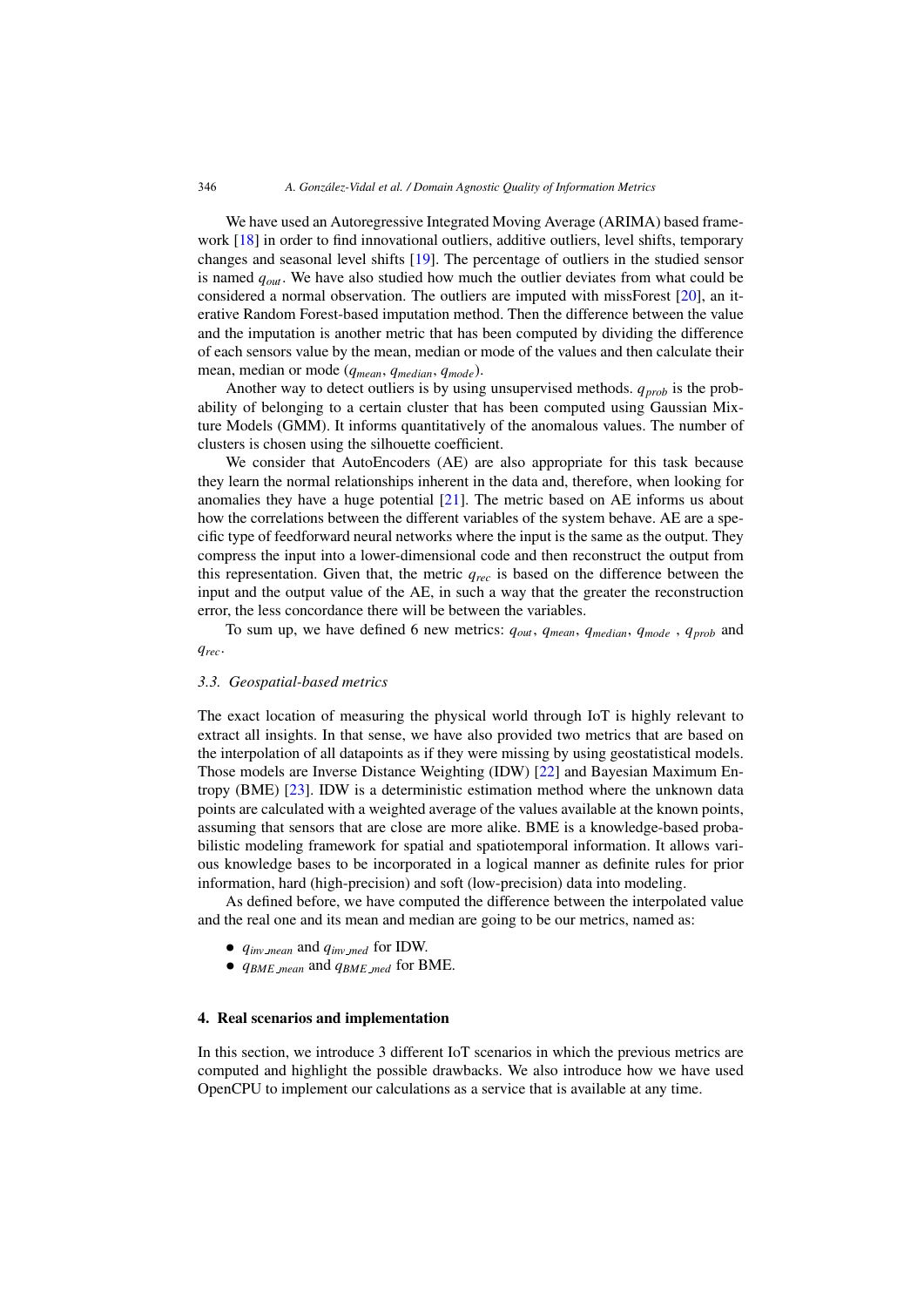#### *4.1. Parking Data.*

This data was collected from 5 private parking sensors located in the city of Murcia  $^{6}$ . Fig. 1 shows the location of these parking areas.



Figure 1. Parking zones

First, we have selected those variables that are useful for our goal: the timestamp and the parking occupation measurements and aggregated the data in 10 minutes intervals. This aggregation can generate redundancies on the timestamps, so we have averaged the result. Storing information about this aggregation process will be useful for the Artificiality metric. We have kept *NA* (not available) instances since they are important for obtaining some quality metrics (Completeness). Given that the data is not measured periodically, a lot of missing values are generated at this point.

For illustrative purposes, we have created a new variable called real time which adds a random delay to the timestamps, simulating that the data needs some time to be stored. These are some highlights:

- Completeness: it consists on counting instance by instance the percentage of nonabsent values there are.
- Timeliness: we use the random time lag that is included in the data  $(T_{\text{age}})$ , so if we divide it by the arbitrary aggregation time *W* (600 seconds, in this case) we get the time that data takes to be available, as follows:  $q_{tim} = 1 - \frac{T_{age}}{W}$ .
- Plausibility: If the data of each parking lot belongs to the interval  $[0, C_i]$ , this measure will be said to be plausible and will receive a value of 1. The values of *Ci* are: 330, 312, 305, 162 and 220 respectively.
- Artificiality: Since we performed aggregation over time, the number of instances used for computing the mean and therefore the aggregated value were considered. Thus, if a data was obtained by means of two data-points taken in the same time frame, its metric of artificiality will be  $\frac{1}{2}$ .
- *•* Concordance: we used the geostatistical metrics for covering this concept.
- Outliers: given the amount of missing data, we could not use the ARIMA framework for detecting outliers in this dataset.

A subset of the quality metrics and data values are shown in Table [1.](#page-5-0) Where Park101, ... ,Park105 are the parkings' ids and *Tage* is the time lag. Fig. [2](#page-5-0) shows the histograms of all metrics that could be computed for the parking dataset together with basic statistics.

<sup>&</sup>lt;sup>6</sup>Their locations are stored in the following web address <http://mapamurcia.inf.um.es/>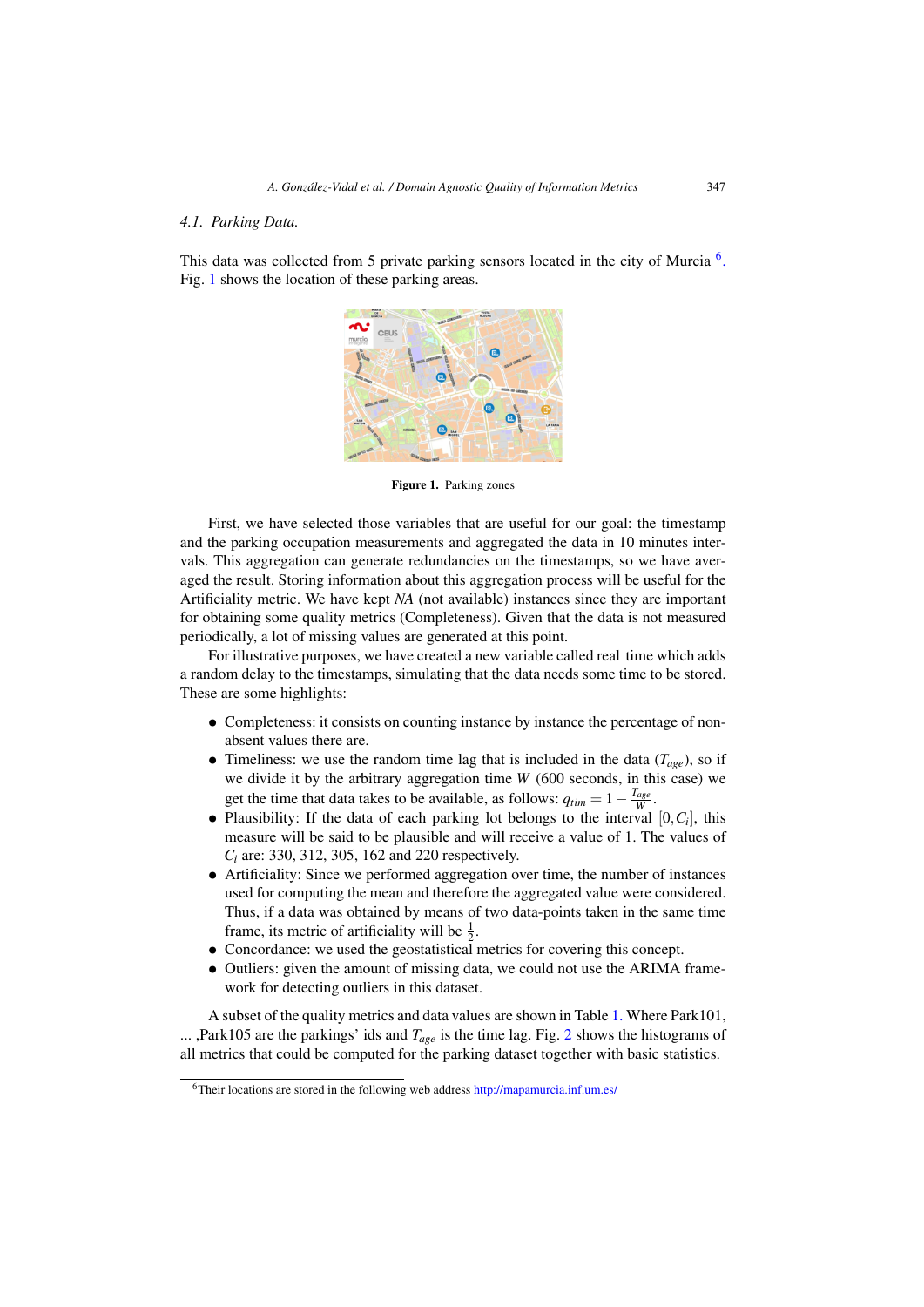<span id="page-5-0"></span>

| timestamp           | $Park_{101}$ | $Park_{102}$ | $Park_{103}$ | Park <sub>104</sub> | Park <sub>105</sub> | $q_{comp}$ | $T_{age}$ | $q_{tim}$ | $q_{pla}$ | $q_{art}$ |
|---------------------|--------------|--------------|--------------|---------------------|---------------------|------------|-----------|-----------|-----------|-----------|
| 2018-03-28 11:50:00 | NA           | 163.33       | NA           | NA                  | 117.5               | 0.4        | 574       | 0.04      |           | 0.33      |
| 2018-03-28 12:00:00 | NA           | 10000        | NA           | NA                  | 116.5               | 0.4        | 596       | 0.01      | $\Omega$  | 0.50      |
| 2018-03-28 12:10:00 | NA           | 163.00       | NA           | 10000               | 116.5               | 0.6        | 11        | 0.98      | $\Omega$  | 0.33      |
| 2018-03-28 12:20:00 | NA           | 165.00       | NA           | NA                  | 118.0               | 0.4        | 299       | 0.50      |           | 1.00      |
| 2018-03-28 12:30:00 | <b>NA</b>    | 166.00       | NA           | NA                  | 120.0               | 0.4        | 226       | 0.62      |           | 1.00      |
| 2018-03-28 12:40:00 | $-1$         | 166.50       | NA           | NA                  | 119.0               | 0.6        | 468       | 0.22      | $\Omega$  | 0.50      |

Table 1. Parking observations (number of cars) and quality metrics subset



**Figure 2.** Parking metric's histograms and statistics. Statistics are: Mean (sd); IQR (CV) and min  $\lt$  mean  $\lt$ max

#### *4.2. Luminosity Data*

In this section, we have studied the monitored luminosity from 4 sensors located in the Pleiades building of the University of Murcia.

First, the data is aggregated using the timestamp as in the previous section, choosing a 10 minutes aggregation time. Table 2 shows the aggregated values and also some of the computed metrics.

| time                | $S_1$ | $S_2$ | $S_3$ | $\it{S}_{4}$ | $q_{cmp}$ | $q_{pla}$ | <i>gart</i> | <i>Aprob</i> | <i><u><b>Grec</b></u></i> |
|---------------------|-------|-------|-------|--------------|-----------|-----------|-------------|--------------|---------------------------|
| 2020-01-21 18:00:00 | 20    | 55    | 10    | 80           | 1.00      |           |             | 0.001        | 0.54                      |
| 2020-01-21 18:10:00 | 25    | 70    | 20    | 40           | 1.00      |           |             | 0.111        | 0.48                      |
| 2020-01-21 18:20:00 | NA    | 70    | 10    | <b>NA</b>    | 0.50      |           |             | 0.827        | 0.33                      |
| 2020-01-21 18:40:00 | 20    | 95    | 10    | 65           | 1.00      |           |             | 0.701        | 0.32                      |
| 2020-01-21 18:50:00 | 30    | 30    | 20    | 60           | 1.00      |           |             | 0.110        | 0.29                      |
| 2020-01-21 19:10:00 | 20    | 75    | 10    | 280          | 1.00      | $\Omega$  |             | 0.021        | 0.29                      |

Table 2. Luminosity (lumens) metrics subset: completeness, plausibility and artificiality, anomaly probability and reconstruction metric

Fig. [3](#page-6-0) shows the histograms of all metrics that could be computed for the luminosity dataset together with basic statistics. The timeliness metric could not be calculated, since we are not aware of any lag in the storage of the data. Also, the artificiality value always takes the value of 1 because the timestamps of the data are far apart. Therefore, it was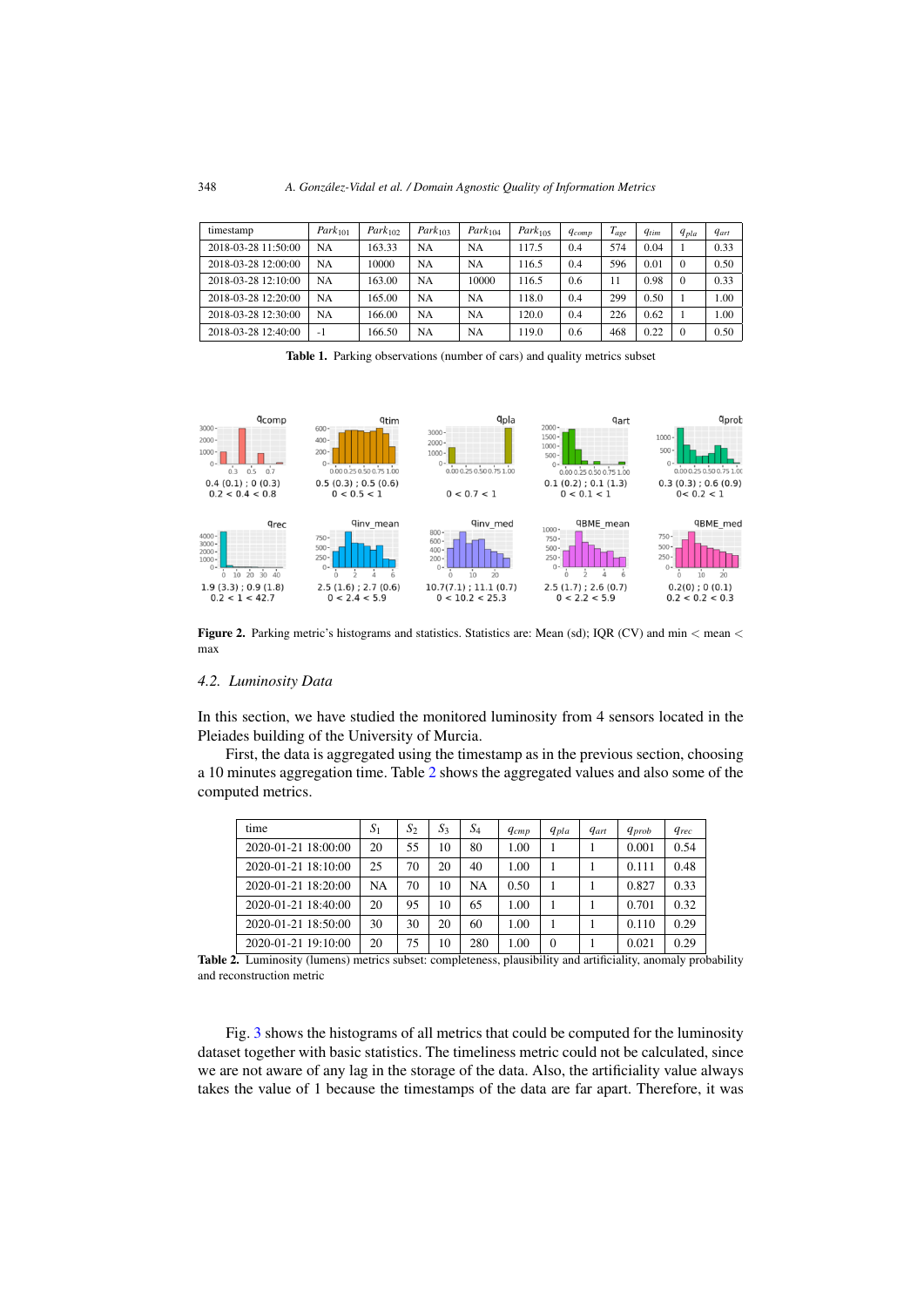<span id="page-6-0"></span>

Figure 3. Luminosity metric's histograms and statistics. Statistics are: Mean (sd); IQR (CV) and min < mean  $<$  max

not included in Fig. 3. We have also computed the outlier metrics for this dataset using the ARIMA framework and the metrics created in subsection [3.2.](#page-2-0)

## *4.3. Temperature (oC) and humidity (%) data*

Finally, we have a series of temperature and humidity datasets collected by sensors located in the Pleiades building at the University of Murcia.

| time     | T     | T <sub>2</sub> | $T_3$ | 14        | $T_5$ | $T_6$ | T7    | H     | H <sub>2</sub> | $H_3$ | $H_{4}$ | $H_{5}$   | $H_6$ |
|----------|-------|----------------|-------|-----------|-------|-------|-------|-------|----------------|-------|---------|-----------|-------|
| 06:10:00 | 17.26 | 18.53          | 22.63 | 3.14e-193 | 23.40 | 16.74 | 23.18 | 34.90 | 37.05          | 36.09 | 40.02   | 8.88e-159 | 29.61 |
| 06:30:00 | 17.26 | 18.53          | 22.67 | 3.14e-193 | 23.51 | 16.74 | 23.18 | 34.90 | 36.90          | 35.87 | 39.92   | 8.88e-159 | 29.22 |
| 06:40:00 | 17.26 | 18.53          | 22.69 | 3.14e-193 | 23.41 | 16.74 | 23.18 | 36.20 | 36.35          | 35.53 | 39.82   | 8.88e-159 | 29.43 |
| 07:00:00 | 17.26 | 18.84          | 22.86 | 3.14e-193 | 23.39 | 16.74 | 23.18 | 35.65 | 35.71          | 35.23 | 39.61   | 8.88e-159 | 29.36 |
| 07:10:00 | 17.26 | 19.04          | 22.78 | 3.14e-193 | 23.31 | 16.74 | 23.18 | 35.40 | 35.63          | 34.89 | 39.97   | 8.88e-159 | 29.53 |
| 07:40:00 | 17.26 | 18.22          | 22.74 | 3.14e-193 | 23.42 | 16.74 | 23.18 | 35.38 | 35.24          | 35.65 | 39.74   | 8.88e-159 | 29.18 |

**Table 3.** Temperature  $(^{\circ}C)$  and humidity  $(\%)$  subset

Table 3 shows the temperature and humidity values for the different timestamps. This dataset is in the ideal conditions to apply all our metrics, and the process goes as follows:

- *•* The timestamp of the measurement is rounded and the average is taken.
- All datasets are joined, using a time union and the mean of the values is calculated.
- For the Plausibility metric, we chose as normal for temperature the interval  $[10, 45]$  and for humidity, the interval  $(0, 100)$ . The metric takes the value 0 for the measurements out of these intervals. These values have been taken arbitrarily.
- For Artificiality it is enough to count the number of values that were used in the aggregation step. Because the frequency of data collection is very low and the time rounding has been taken from 10 minutes, all values take 1 in the Artificiality metric.
- Next, the outliers of the different time series are detected and the difference of the expected value between the outlier is calculated. This will constitute the different metrics previously calculated, that is, obtain the mean between these values, the mean weighted by the means of each of the sensor series, the similar case weighted by the median and by the mode.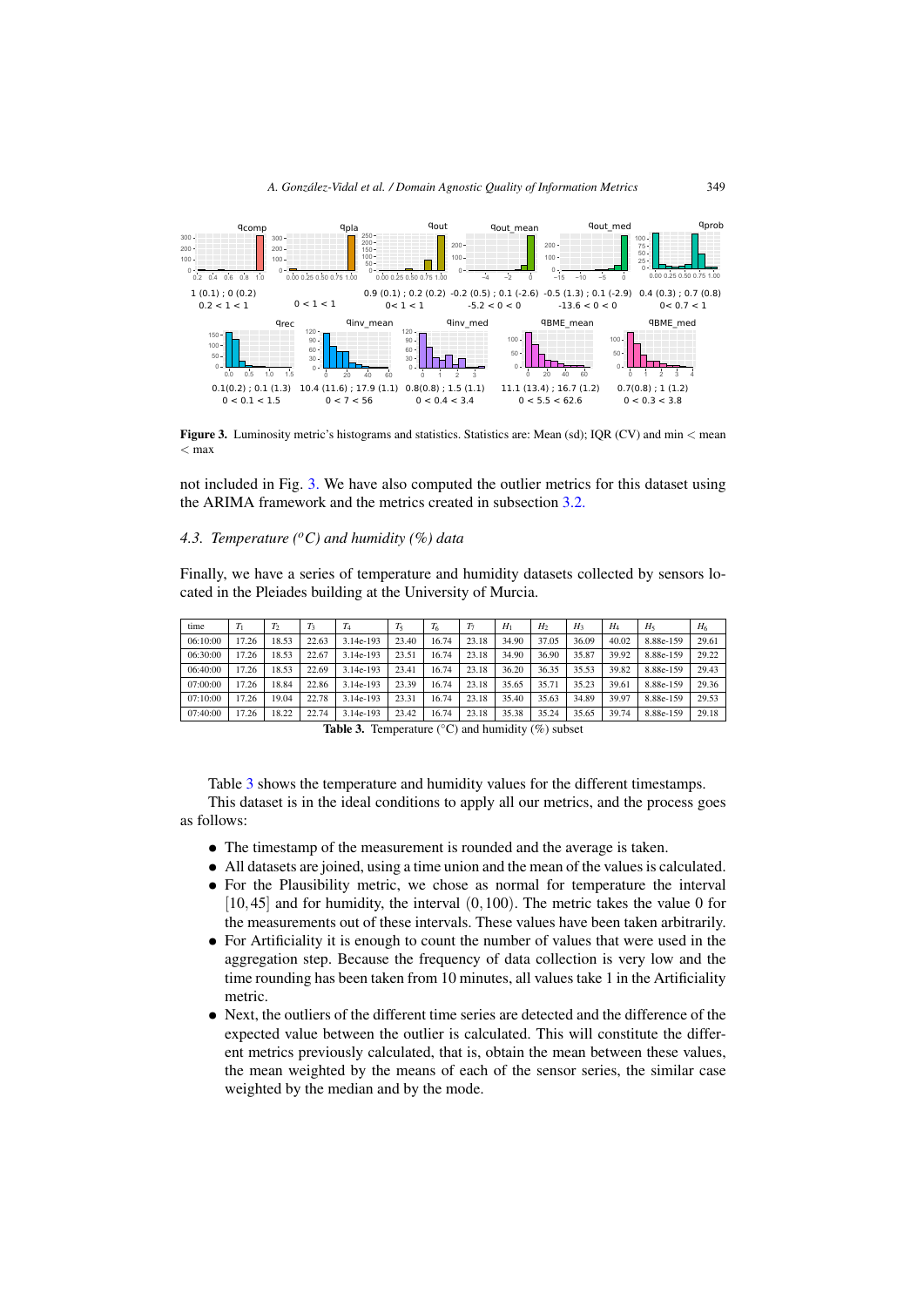#### <span id="page-7-0"></span>• We perform similarly with the rest of the metrics

Fig. 4 shows the histograms of all metrics that could be computed for the temperature and humidity dataset together with basic statistics. Given that there are sensors that always present too low values, the Plausibility metric is always 0 and we have not included it in Fig. 4. Timeliness was again not possible to compute.



Figure 4. Temperature and Humidity metric's histograms and statistics. Statistics are: Mean (sd); IQR (CV) and  $\min$  < mean  $<$  max

#### *4.4. OpenCPU implementation*

OpenCPU is a framework for embedded scientific computing and reproducible research. The OpenCPU server provides a reliable and interoperable HTTP API for data analysis based on R. We used OpenCPU so that our metrics can be computed by any user, since all state in OpenCPU is managed by controlling objects in sessions on a server [\[24\]](#page-9-0). For this purpose, an R package was constructed that performs all these calculations and supports a set of URLs in which the data is stored. The package's functions support the following parameters:

- *•* n: number of data the function will return.
- W: proper time of the system in which the aggregation of times will be realized.
- metric: dummy variable to which a value is assigned depending on whether you want to show the quality metrics or not.

|                                                                                                                     | <b>HTTP</b> request options                                                                                                                      |                      |
|---------------------------------------------------------------------------------------------------------------------|--------------------------------------------------------------------------------------------------------------------------------------------------|----------------------|
| <b>HTTP</b> request options                                                                                         | Method<br>Endpoint<br>POST<br>/library/ParkForecast/R/metrics<br>$\;$                                                                            |                      |
| Method<br>Endpoint<br><b>GET</b><br>/iibrary/<br>۰                                                                  | Method and Endpoint are required. Click below to add additional parameters.<br>Param Name<br>Param Value<br>Number of retrieved data<br>100<br>n | $\infty$             |
| Method and Endpoint are required. Click below to add additional parameters.<br>+ Add parameter<br><b>N</b> Add file | <b>Time aggregation in seconds</b><br>W<br>600<br>Do you want to calculate metrics? yes = $1/$ no = 0                                            | $\propto$            |
| ▲ Ajax request                                                                                                      | metric<br>Add file<br>+ Add parameter                                                                                                            | $\mathcal{H}$        |
|                                                                                                                     |                                                                                                                                                  | $\perp$ Ajax request |

Figure 5. OpenCPU interface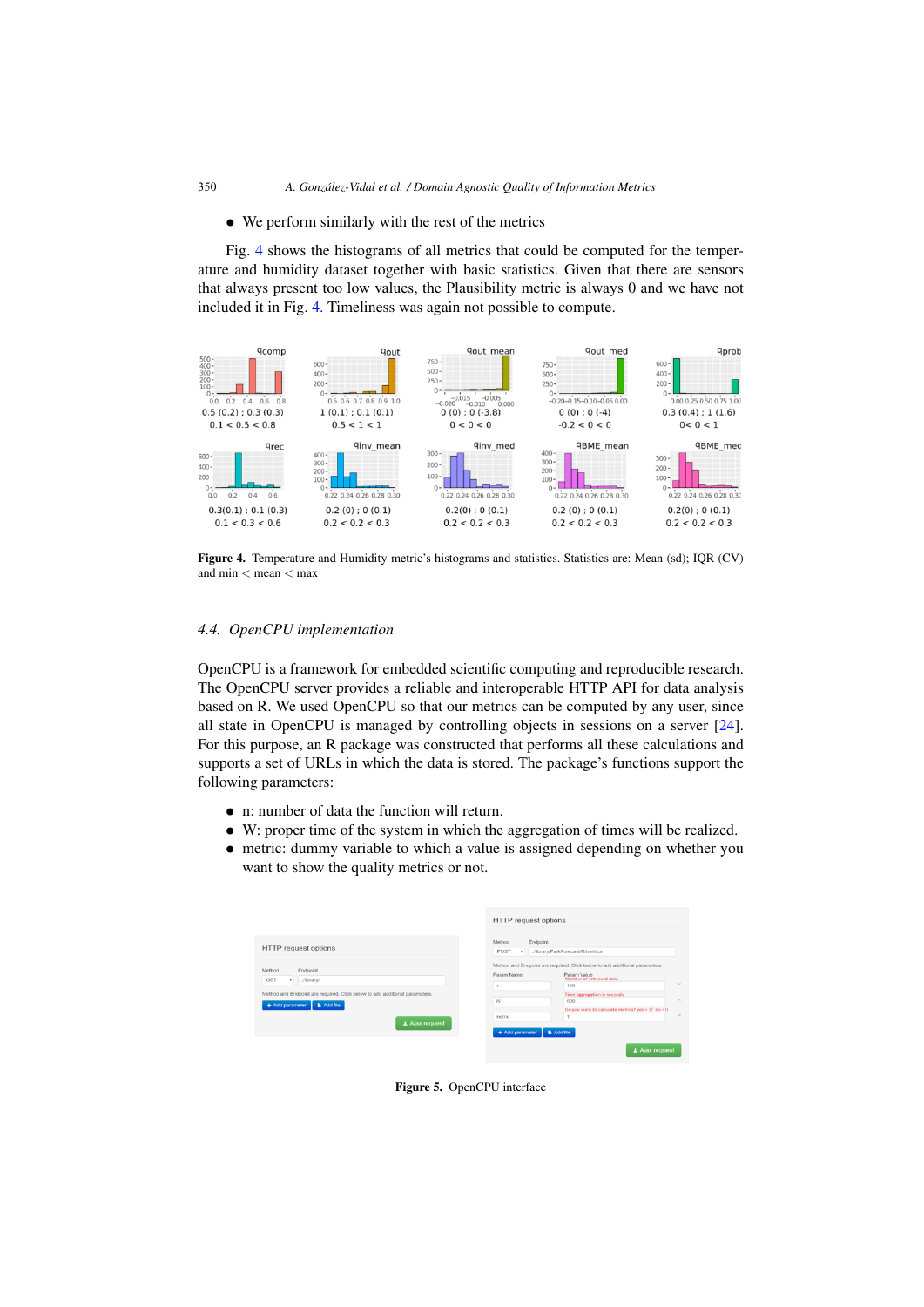<span id="page-8-0"></span>When we access the IP where the OpenCPU service is hosted, athe interface in Figure [5](#page-7-0) (left) appears. In order to compute the metrics a POST method shold be stablished and the endpoint should point the appropriate package and functions, in this case *Park-Forecast* and *metrics*.

### 5. Conclusions and Future Work

In this paper we use a combination of concepts for the calculation of Quality of Information for real-time IoT-based sensor systems and shown its application to a more dataset based approach. The inclusion of an outlier detection framework allows for a more descriptive analysis of the sensor and its data. As future work we plan to incorporate our metrics into real-time systems and see how they influence the quality of results in further analysis and service provision.

#### Acknowledgements

This work has been sponsored by MINECO through the PERSEIDES project (ref. TIN2017-86885-R), by the European Comission through the H2020 IoTCrawler (contract 779852), and DEMETER (grant agreement 857202) EU Projects. It was also cofinanced by the European Social Fund (ESF) and the Youth European Initiative (YEI) under the Spanish Seneca Foundation (CARM).

#### References

- [1] Y. Fathy and P. Barnaghi, "Quality-based and energy-efficient data communication for the internet of things networks," *IEEE Internet of Things Journal*, vol. 6, no. 6, pp. 10 318–10 331, 2019.
- [2] A. Gonzalez-Vidal, P. Barnaghi, and A. F. Skarmeta, "Beats: Blocks of eigenvalues algorithm for time series segmentation," *IEEE Transactions on Knowledge and Data Engineering*, vol. 30, no. 11, pp. 2051–2064, 2018.
- [3] R. Y. Wang, D. M. Strong, and L. M. Guarascio, "Beyond accuracy: What data quality means to data consumers," *J. of Management Information Systems*, vol. 12, no. 4, pp. 5–33, 1996.
- [4] B. Stvilia, L. Gasser, M. B. Twidale, and L. C. Smith, "A framework for information quality assessment," *Journal of the American Society for Information Science and Technology*, vol. 58, no. 12, pp. 1720–1733, 2007.
- [5] C. Bisdikian, L. M. Kaplan, and M. B. Srivastava, "On the quality and value of information in sensor networks," *ACM Transactions on Sensor Networks (TOSN)*, vol. 9, no. 4, p. 48, 2013.
- [6] D. Puiu, P. Barnaghi, R. Toenjes, D. Kumper, M. I. Ali, A. Mileo, J. X. Parreira, M. Fischer, S. Kolozali, ¨ N. Farajidavar *et al.*, "Citypulse: Large scale data analytics framework for smart cities," *IEEE Access*, vol. 4, pp. 1086–1108, 2016.
- [7] D. Kuemper, T. Iggena, R. Toenjes, and E. Pulvermueller, "Valid. iot: a framework for sensor data quality analysis and interpolation," in *Proceedings of the 9th ACM Multimedia Systems Conference*. ACM, 2018, pp. 294–303.
- [8] A. Karkouch, H. Mousannif, H. Al Moatassime, and T. Noel, "Data quality in internet of things: A state-of-the-art survey," *Journal of Network and Computer Applications*, vol. 73, pp. 57–81, 2016.
- [9] M. G. Kahn, T. J. Callahan, J. Barnard, A. E. Bauck, J. Brown, B. N. Davidson, H. Estiri, C. Goerg, E. Holve, S. G. Johnson *et al.*, "A harmonized data quality assessment terminology and framework for the secondary use of electronic health record data," *Egems*, vol. 4, no. 1, 2016.
- [10] W. Chen, K. Zhou, S. Yang, and C. Wu, "Data quality of electricity consumption data in a smart grid environment," *Renewable and Sustainable Energy Reviews*, vol. 75, pp. 98–105, 2017.